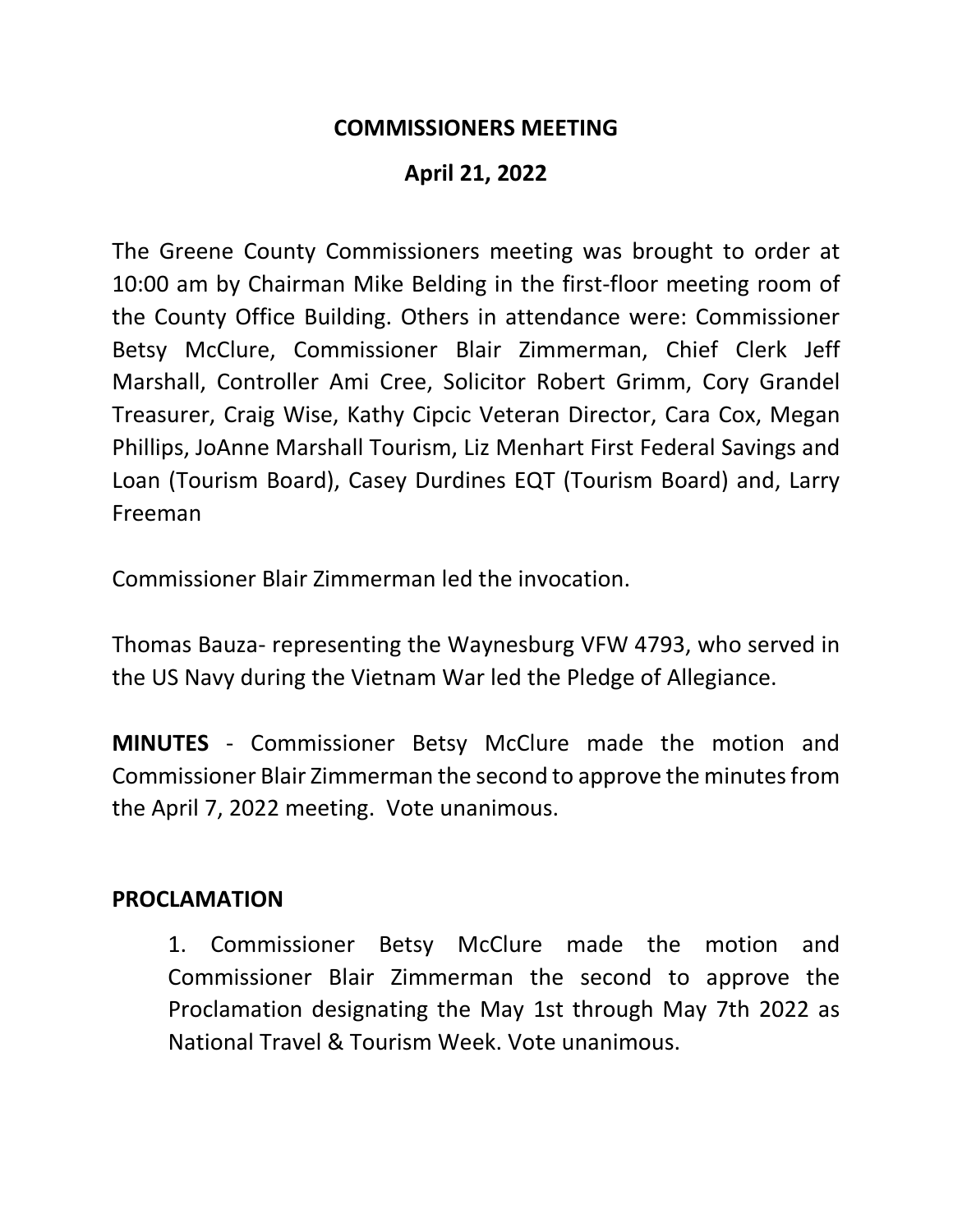2. Commissioner Betsy McClure made the motion and Commissioner Blair Zimmerman the second to approve the Proclamation designating the month of April as National County Government Month. Vote unanimous.

# **LETTER OF SUPPORT**

1. Commissioner Betsy McClure made the motion and Commissioner Blair Zimmerman the second to approve a letter to Appalachian Regional Commission in support of grant application for Partners for Creative Economy. Vote unanimous.

### **CDBG**

1. Commissioner Betsy McClure made the motion and Commissioner Blair Zimmerman the second to approve extending C000071656, FY 2018 Discretionary Community Development Block Waynesburg Borough Sanitary Sewage Rehabilitation from April 29, 2022 to December 2022. This is due to delays caused by Covid and the flow studies conducted to determine best processes for the Rehabilitation. Vote unanimous.

2. Commissioner Betsy McClure made the motion and Commissioner Blair Zimmerman the second to approve an Annual ReEvaluation for the Environmental Review Record for FY 2018 Discretionary CDBG contract C000071656, Waynesburg Borough Sanitary Sewage Rehabilitation. Vote unanimous.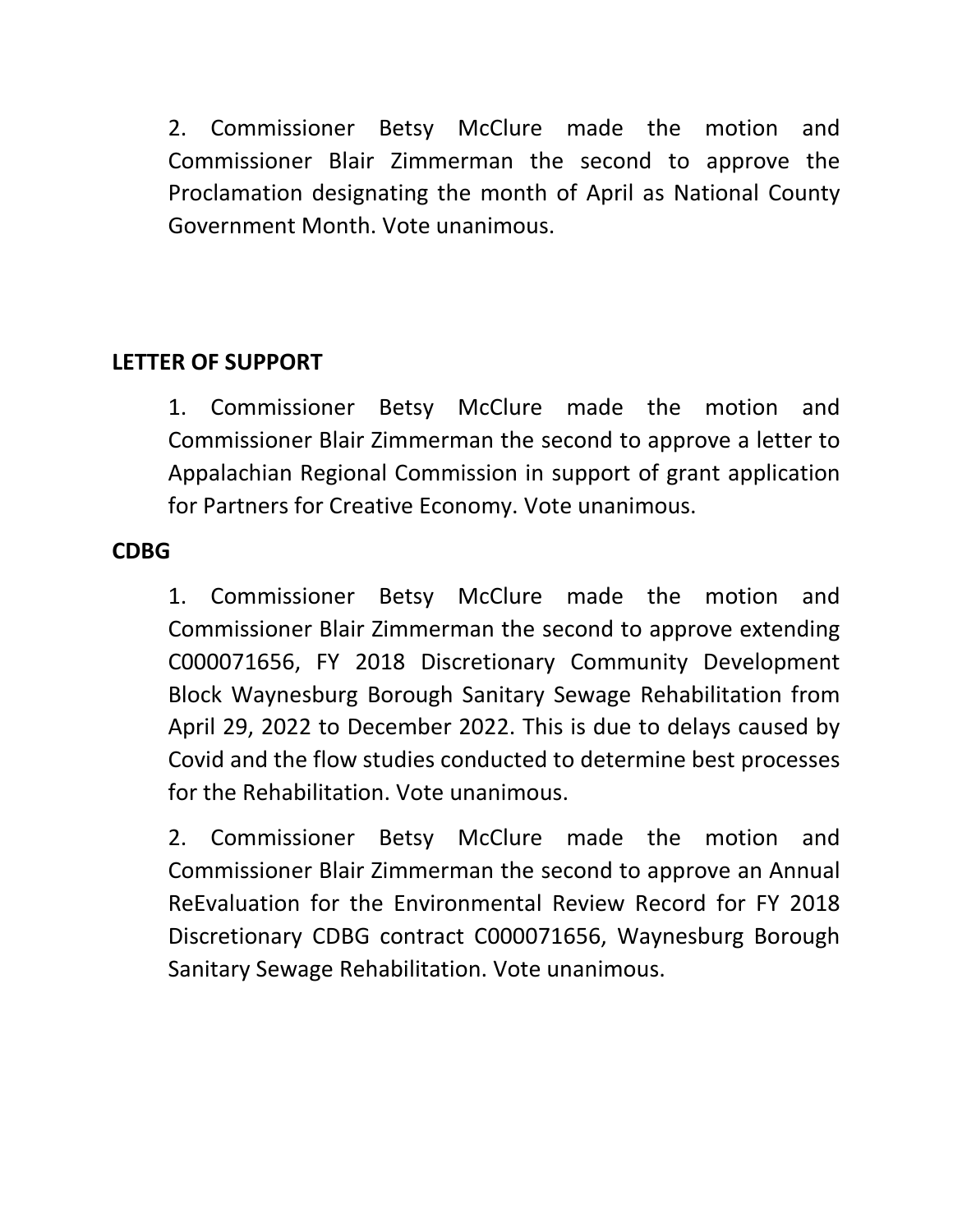1. Commissioner Betsy McClure made the motion and Commissioner Blair Zimmerman the second to approve the Provider Agreement for the Child Accounting and Profile System Application Service (CAPS) for the FY 22/23. Vote unanimous.

2. Commissioner Betsy McClure made the motion and Commissioner Blair Zimmerman the second to approve the approval of a Consulting Services Addendum for the Child Accounting and Profile System Application Service (CAPS) for the FY 22/23. Vote unanimous.

## **COMMISSIONERS FINANCE**

1. Commissioner Betsy McClure made the motion and Commissioner Blair Zimmerman the second to approve the Settlement Sheet, Agreement of Sale, Deed, and Temporary Construction Easement with PennDOT for \$1,100 for a transportation improvement project. Vote unanimous.

#### **GCPDC**

1. Commissioner Betsy McClure made the motion and Commissioner Blair Zimmerman the second to approve the execution of the Appalachian Regional Commission ARC Construction Registered State Basic Agency (RSBA) Contract C000082763 for Broadband Implementation Project. Vote unanimous.

#### **MENTAL HEALTH**

1. Commissioner Betsy McClure made the motion and Commissioner Blair Zimmerman the second to approve a Resolution requesting appropriate funding in the fiscal year 2022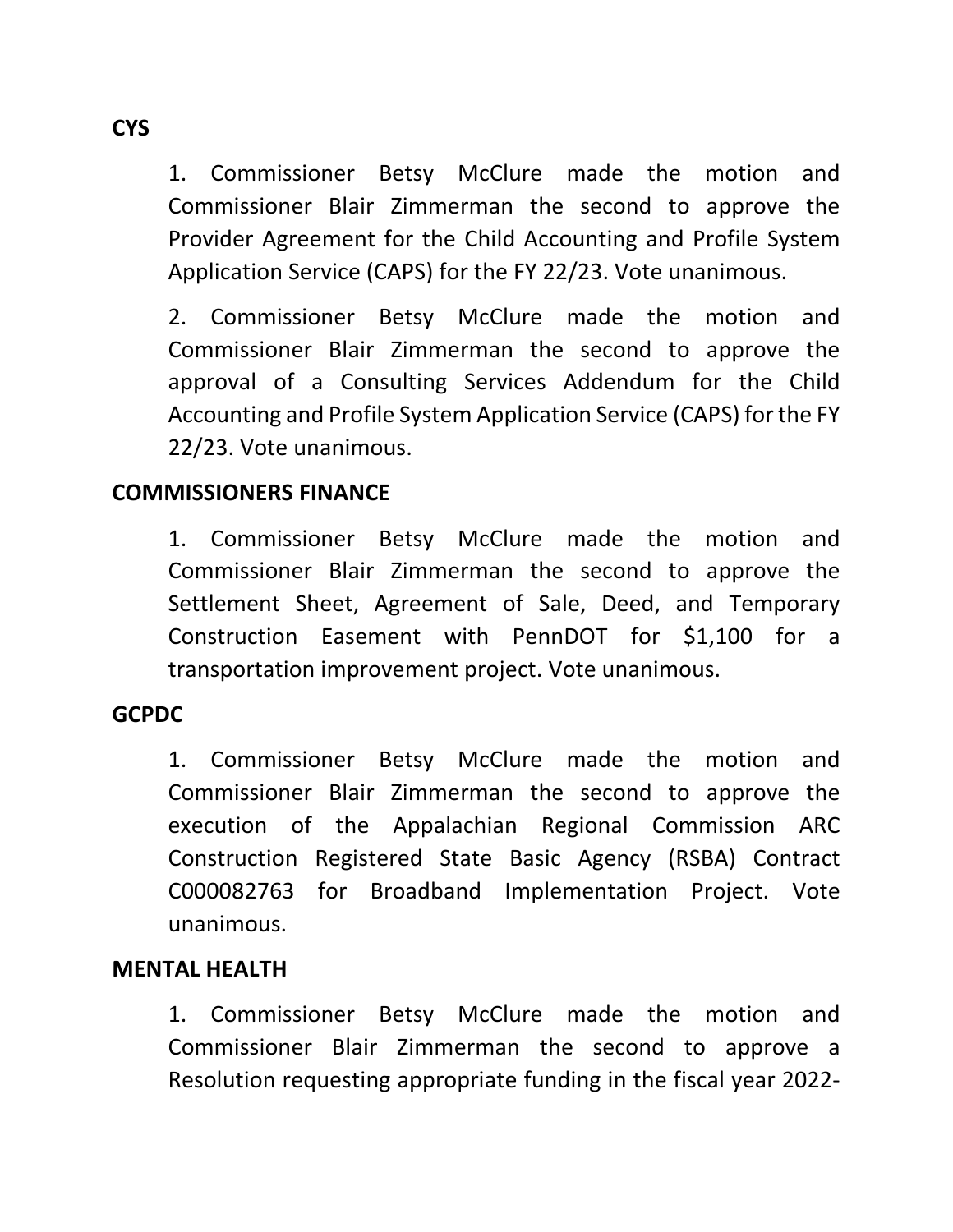2023 State Budget to support the crumbling mental health system. Vote unanimous.

# **PROBATION**

1. Commissioner Betsy McClure made the motion and Commissioner Blair Zimmerman the second to approve the 2022- 2023 Intermediate Punishment Treatment Grant in the amount of \$90,000. Vote unanimous.

## **VETERANS AFFAIRS**

1. Commissioner Betsy McClure made the motion and Commissioner Blair Zimmerman the second to approve the agreement between the U.S. Department of Veterans Affairs Medical Centers in Pittsburgh and Clarksburg and the Veteran Service Office in Greene County for Telehealth, this is at no cost to the County effective date 4/12/22. Vote unanimous.

2. Commissioner Betsy McClure made the motion and Commissioner Blair Zimmerman the second to approve the following agreement for the care and maintenance of 127 veterans' graves at \$3.00 per grave for a total amount of \$381.00: Vote unanimous.

| Cemetery     | Located  | Graves | Amount   |
|--------------|----------|--------|----------|
| Jacksonville | Richhill | 177    | \$381.00 |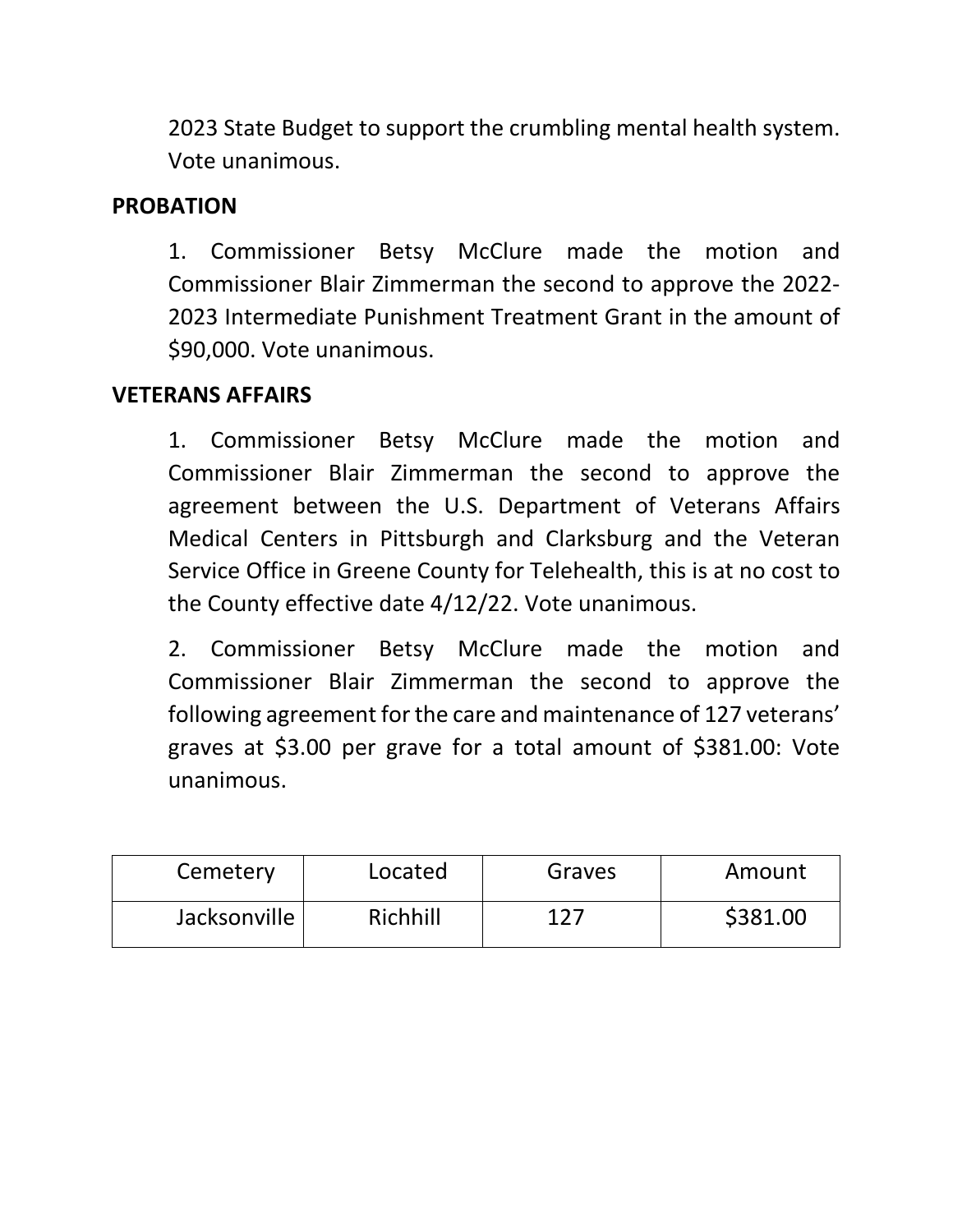## **NOTICES**

1. The Pa Dept of Conservation and Natural Resources, Bureau of Forestry will be conducting low level spraying for Lymantria dispar dispar (formerly gypsy moth) throughout the state. Dates beginning 4/15/2022-6/15/2022.

2. Norbert Rebholz notifies application for GP-3 for bank rehabilitation, protection and gravel bar removal on his property located at 1407 Toms Run Rd, Holbrook. Anticipation of minimal disturbance during project to stabilize an eroding streambank.

3. Equitrans Midstream notifies of request of General Permit-5 from DEP BAQ-GPA for Cygyrums Compressor Station in Gilmore Twp. Facility currently operating under GP5-30-00223B.

4. The EADS Group representing Peoples Natural Gas Company notifies of intent to apply for general permit from DEP and Greene County Conservation District. The purpose of installing approx.. 8,180 linear feet of 2-in. plastic gasline in Center Twp. The line will cross Pursley Creek and several tributaries and 1 palustrine emergent wetland.

5. Municipal Authority of the Borough of Carmichaels expects transition date to Southwestern Pa Water Authority as early as 5/1/2022. SPWA notifies customers of use of fluoride in water and also use of chloramine for disinfectants. Disinfections process to begin 4/15/2022 and end sometime in November.

6. Tetra Tech on behalf of EQM Gathering OPCO LLC notifies of intent to apply for Chapter 105 General Permit for Swarts Well 3797 plugging. Purpose to plug and abandon existing natural gas well and abandon a section of existing gas pipeline that connects to well.